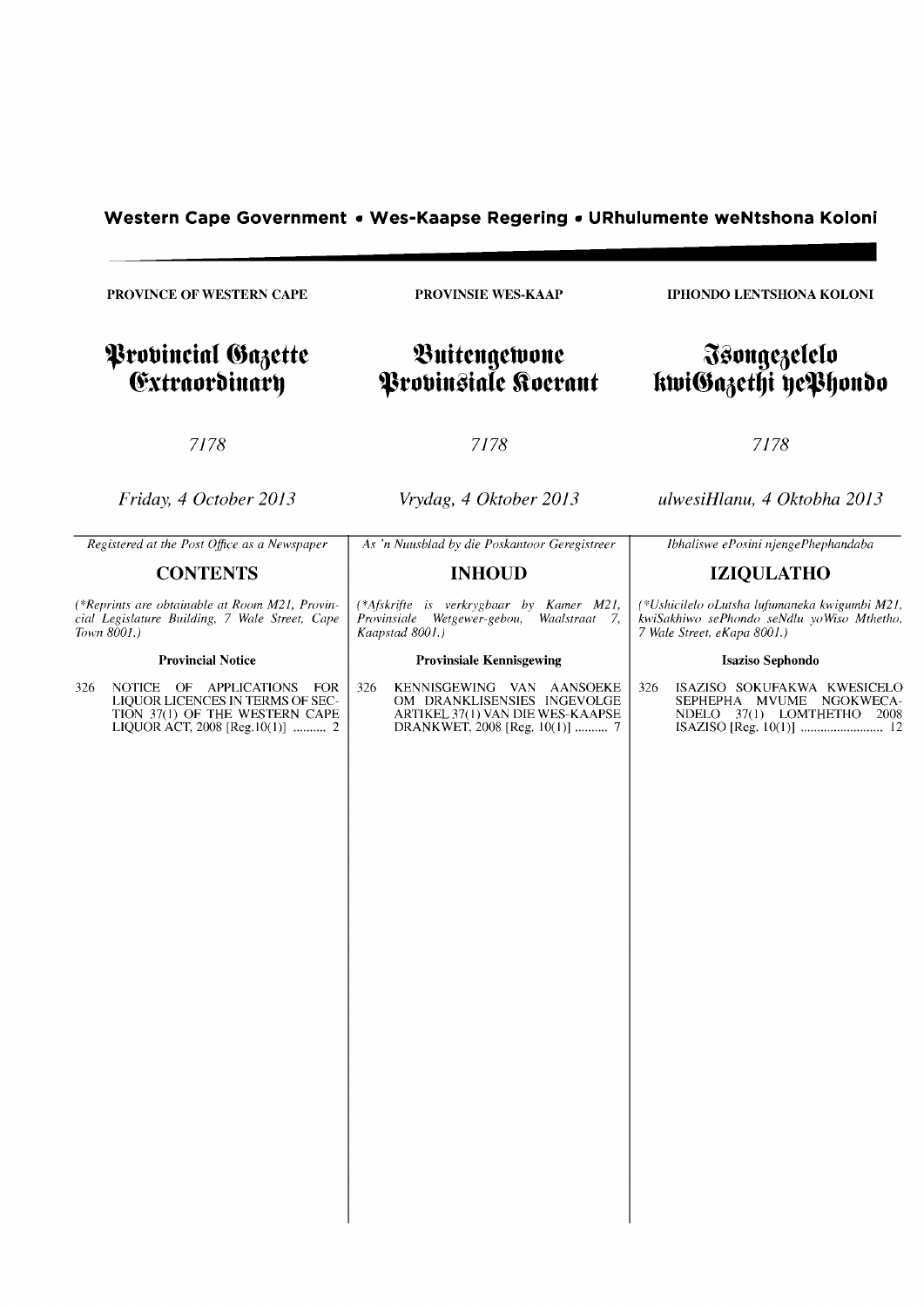The following Provincial Notice is published for general information.

ADY. B. GERBER, DIRECTOR-GENERAL

Provincial Building, Wale Street, Cape Town.

# PROVINCIAL NOTICE PROVINSIALE KENNISGEWING ISAZISO SEPHONDO

Die volgende Provinsiale Kennisgewing word vir algemene inligting gepubliseer.

ADY. B. GERBER, DIREKTEUR-GENERAAL

Provinsiale-gebou, Waalstraat, Kaapstad.

Ezi zaziso zilandelayo zipapashelwe ukunika ulwazi ngokubanzi.

ADY. B. GERBER, UMLA WULI-JIKELELE

iSakhiwo sePhondo, Wale Street, eKapa.

### DEPARTMENT OF ECONOMIC DEVELOPMENT AND TOURISM

P.N.326/2013

# WESTERN CAPE LIQUOR ACT, 2008 (ACT 4 OF 2008)

#### "FORMS

#### NOTICE OF APPLICATIONS FOR LIQUOR LICENCES IN TERMS OF SECTION 37(1) OF THE WESTERN CAPE LIQUOR ACT, 2008

#### $[Reg. 10(1)]$

Notice is hereby given that the following applications for liquor licences have been lodged with the Western Cape Liquor Authority (the Authority) and with the designated liquor officers at the indicated South African Police Services offices.

The applications concerned may, up to and including the 28th day from date of this notice, upon request and free of charge, be inspected by any person, at the offices ofthe Authority or the designated liquor officer listed hereunder. Copies ofthe application can be obtained from the Authority after payment of the prescribed fee.

Representations must be lodged in writing with the Authority and the designated liquor officer in accordance with section 39 of the Act.

| No.              | <b>Full name of</b><br>applicant        | Name under which<br>business will be<br>conducted | <b>Address of the</b><br>proposed premises                                                                       | Kind of licence<br>applied for                   | <b>South African Police Services</b><br>designated liquor officer<br>Office where the application has<br>been lodged |
|------------------|-----------------------------------------|---------------------------------------------------|------------------------------------------------------------------------------------------------------------------|--------------------------------------------------|----------------------------------------------------------------------------------------------------------------------|
| 1.               | The Bohemian Theatre<br>CC              | The Showroom                                      | Erf No. 442, 43 Kerk<br>Street, Prins Albert                                                                     | On-consumption                                   | Prince Albert                                                                                                        |
| $\overline{2}$ . | <b>Oubaas Drank Winkel</b><br>(Pty) Ltd | Oubaas Drankwinkel                                | Erf 4355, 87 Nastergal<br>Crescent, Roosendal,<br><b>Delft</b>                                                   | Off-consumption                                  | Delft                                                                                                                |
| 3.               | Alison Marion De<br>Klerk               | The Hotspot                                       | Erf No. 661.<br>161 Donkin Street,<br><b>Beaufort West</b>                                                       | On-consumption                                   | <b>Beaufort West</b>                                                                                                 |
| $\overline{4}$   | <b>Blue Roof Holdings</b><br>CC         | The Blue Roof Pub &<br>Restaurant                 | Erf 116.<br>41 The Crescent,<br>Fisherhaven                                                                      | On-consumption                                   | Hermanus                                                                                                             |
| 5.               | Bella Ischia (Pty) Ltd                  | Bella Ischia                                      | Erf 217,<br>No 2 Waterstone<br>Junction, 26 Main<br>Street, Sedgefield                                           | On-consumption                                   | Knysna                                                                                                               |
| 6.               | JJ Charlies (Pty) Ltd                   | Daljosaphat Sports Pub                            | Erf 17274, Cnr<br>Drommedaris &<br>Borssenberg Street, 1st<br>Floor, Daljosaphat,<br>Paarl                       | On-consumption                                   | Paarl                                                                                                                |
| $\overline{7}$ . | Shoprite Checkers (Pty)<br>Ltd          | Checkers Hyper<br>Helderberg Mall                 | Portion 123 of Farm<br>794, Helderberg Mall,<br>Cnr De Beers Avenue<br>& Forsyth Road,<br>Somerset West          | Off-consumption                                  | Somerset-West                                                                                                        |
| 8.               | Soo-She Asian Cuisine<br>CC             | Asami's                                           | Erf 12977.<br>Paradyskloof Shopping<br>Centre, Shop 4, Cnr<br>Strand $\&$<br>Blaauwklippen Road,<br>Stellenbosch | On-consumption                                   | Stellenbosch                                                                                                         |
| 9.               | Kruger Wine Works<br>(Pty) Ltd          | Fram Wines                                        | Swartland Wynkelder,<br>R44, Malmesbury                                                                          | Micro-manufacture<br>(On & Off-consump-<br>tion) | Malmesbury                                                                                                           |

4 October 2013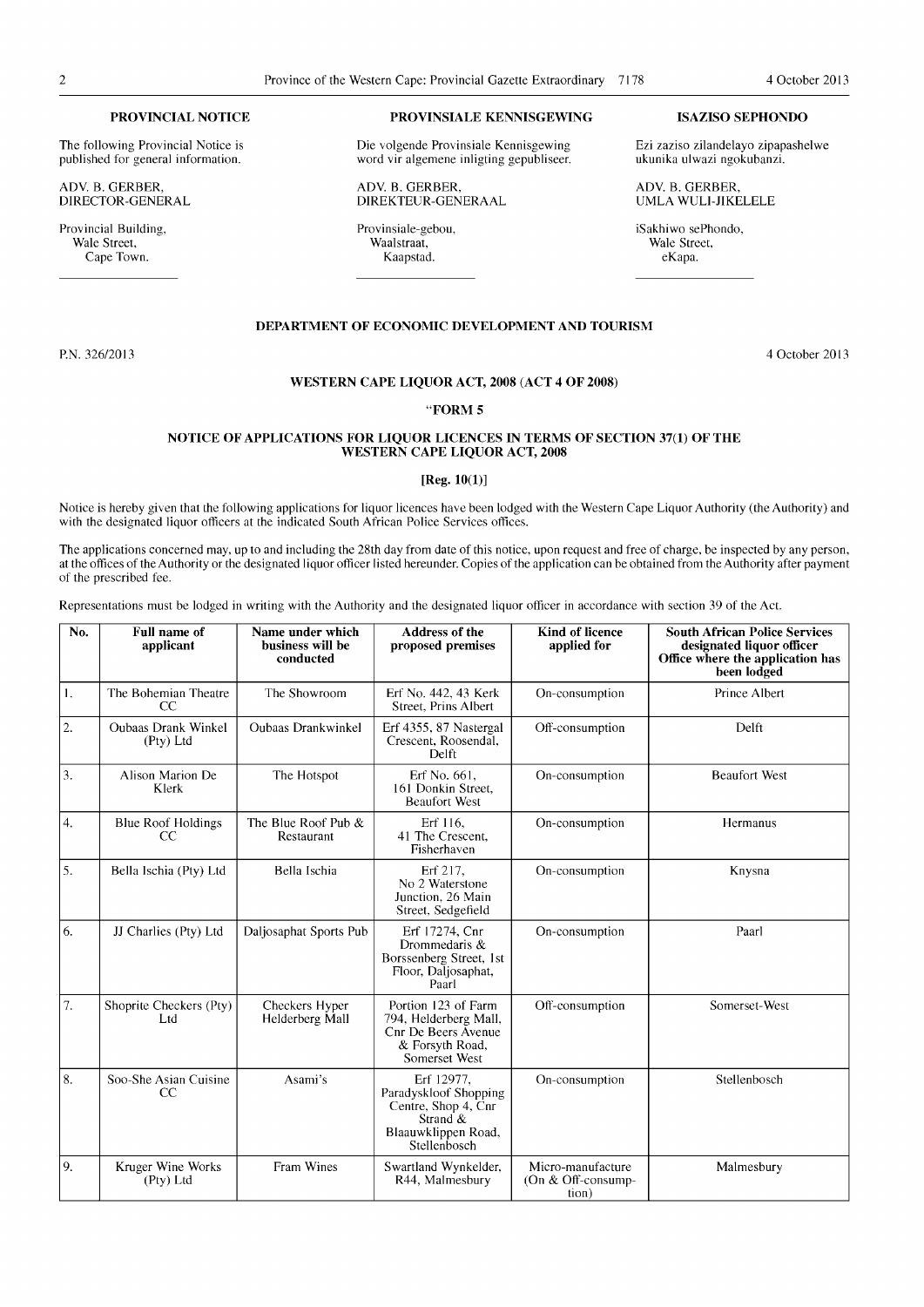| No. | <b>Full name of</b><br>applicant                   | Name under which<br>business will be<br>conducted | Address of the<br>proposed premises                                                                                                 | Kind of licence<br>applied for         | <b>South African Police Services</b><br>designated liquor officer<br>Office where the application has<br>been lodged |
|-----|----------------------------------------------------|---------------------------------------------------|-------------------------------------------------------------------------------------------------------------------------------------|----------------------------------------|----------------------------------------------------------------------------------------------------------------------|
| 10. | Natasha Anne De<br>Freitas<br>Natalie Faye Olivier | Oysters R Us                                      | Portion 84 of the Farm<br>Boven Lange Valley<br>No. 189, Wilderness                                                                 | On-consumption                         | George                                                                                                               |
| 11. | African Dune Invest-<br>ments 279 (Pty) Ltd        | Café Felice                                       | Erf 17052, Cape Gate<br>Lifestyle Centre, Shop<br>22, Okavango Road,<br>Brackenfell                                                 | On-consumption                         | Brackenfell                                                                                                          |
| 12. | Mtheto Ncipa                                       | Ncipa Bottle Store                                | Erf 474, Tyolora,<br>Thembalethu                                                                                                    | Off-consumption                        | Thembalethu                                                                                                          |
| 13. | Beau Belle Farm (Pty)<br>Ltd                       | <b>Beau Belle Function</b><br>Venue               | Portion 24 of the farm<br>Welmoed No. 468,<br>Chateau Beau Belle,<br>Welmoed Road, Off<br>Annandale Road,<br>Lynedoch, Stellenbosch | On-consumption                         | Stellenbosch                                                                                                         |
| 14. | Kobus Lategan                                      | Kobus se Gat                                      | Erf 685, C/o Bloukrans<br>Road and Kaap de<br>Goede Hoop Avenue,<br>Hartenbos, Mossel Bay                                           | On-consumption                         | Mossel Bay                                                                                                           |
| 15. | Gareth Peter Herbert<br>Penny                      | Toontjiesrivier, Penhill<br>Farm                  | The Farm<br>Toontjiesrivier No. 802,<br>Agtervink Road, Nuy<br>Valley, Worcester                                                    | On-consumption                         | Worcester                                                                                                            |
| 16. | Lana Thai Worcester<br>(Pty) Ltd                   | Simply Asia                                       | Shop 38, Mountain<br>Mill Shopping Centre,<br>Mountain Mill Drive,<br>Worcester                                                     | On-consumption                         | Worcester                                                                                                            |
| 17. | Francisco Lira Sardinha                            | <b>KIZZ</b>                                       | Erf 19959, 33 Hibernia<br>Street, George                                                                                            | On-consumption                         | George                                                                                                               |
| 18. | Benjamin Patrice Titsa                             | Patrice's African Res-<br>taurant & Sports Bar    | Erf 13009, 144 Victoria<br>Road, Woodstock                                                                                          | On-consumption                         | Woodstock                                                                                                            |
| 19. | Roy Ian Minnaar                                    | Roy'z Bistro & Deli                               | Erf 4975, Bay Centre,<br>Shop 6, Oostewal<br>Street, Langebaan                                                                      | On & Off-consumption                   | Langebaan                                                                                                            |
| 20. | <b>Blackbird Trading 275</b><br>CC                 | Market Spar                                       | 4 Monte Vista Boule-<br>vard, Monte Vista                                                                                           | Off-consumption                        | Goodwood                                                                                                             |
| 21. | Mark Stuart Francis                                | New York Slice                                    | Erf 94839, Shop 49A,<br>Kloof Street, Cape<br>Town                                                                                  | On-consumption                         | Cape Town                                                                                                            |
| 22. | Garden Route Gateway<br>Plaza (Pty) Ltd            | Kontrei Padstal                                   | Farm Kraaibosch 195,<br>N <sub>2</sub> , George                                                                                     | On-consumption                         | George                                                                                                               |
| 23. | Christina Johanna<br>Joubert                       | Christiana Lodge                                  | Erf 3959, Aquarius<br>Close Solar Beach,<br>Plettenberg Bay                                                                         | On-consumption                         | Plettenberg Bay                                                                                                      |
| 24. | Raga-fellas (Pty) Ltd                              | Ragafellows                                       | Erf 2563, Homeleigh,<br>35 Main Road, Hout<br>Bay                                                                                   | On-consumption                         | Hout Bay                                                                                                             |
| 25. | Liquid Tanning<br>Marketing (Pty) Ltd              | Structan                                          | Erf 164798, Unit 36,<br>River Park, 77 De Waal<br>Drive, Diep River                                                                 | Micro-manufacture<br>(Off-consumption) | Diep River                                                                                                           |
| 26. | Christiaan Bernhardus<br>Prins                     | Delmonte                                          | Delmonte, Stellenbosch<br>Farm 416 Portion 12<br>(also known as Erf 416/<br>12), Van Riebeeck<br>Road, Blackheath<br>Industria      | On-consumption                         | <b>Blue Downs</b>                                                                                                    |
| 27. | Boundries Sport and<br>Café CC                     | Boundaries Sport and<br>Café                      | Erf 4709, Shop 8-11,<br>Ashwood Centre, 29<br>Parklands Main Road,<br>Parklands, Table View                                         | On-consumption                         | <b>Table View</b>                                                                                                    |
| 28. | Cshell 213 (Pty) Ltd                               | Shaker SA                                         | 235 Bree Street, Cape<br>Town                                                                                                       | Off-consumption                        | Cape Town                                                                                                            |
| 29. | Johan Adrian Nigrini                               | Delciki Liquor Bou-<br>tique                      | Erf 559, Shop No. 2,<br>Cnr of Mohajane and<br>Mpakalasi Street,<br>Mbekweni                                                        | Off-consumption                        | Paarl                                                                                                                |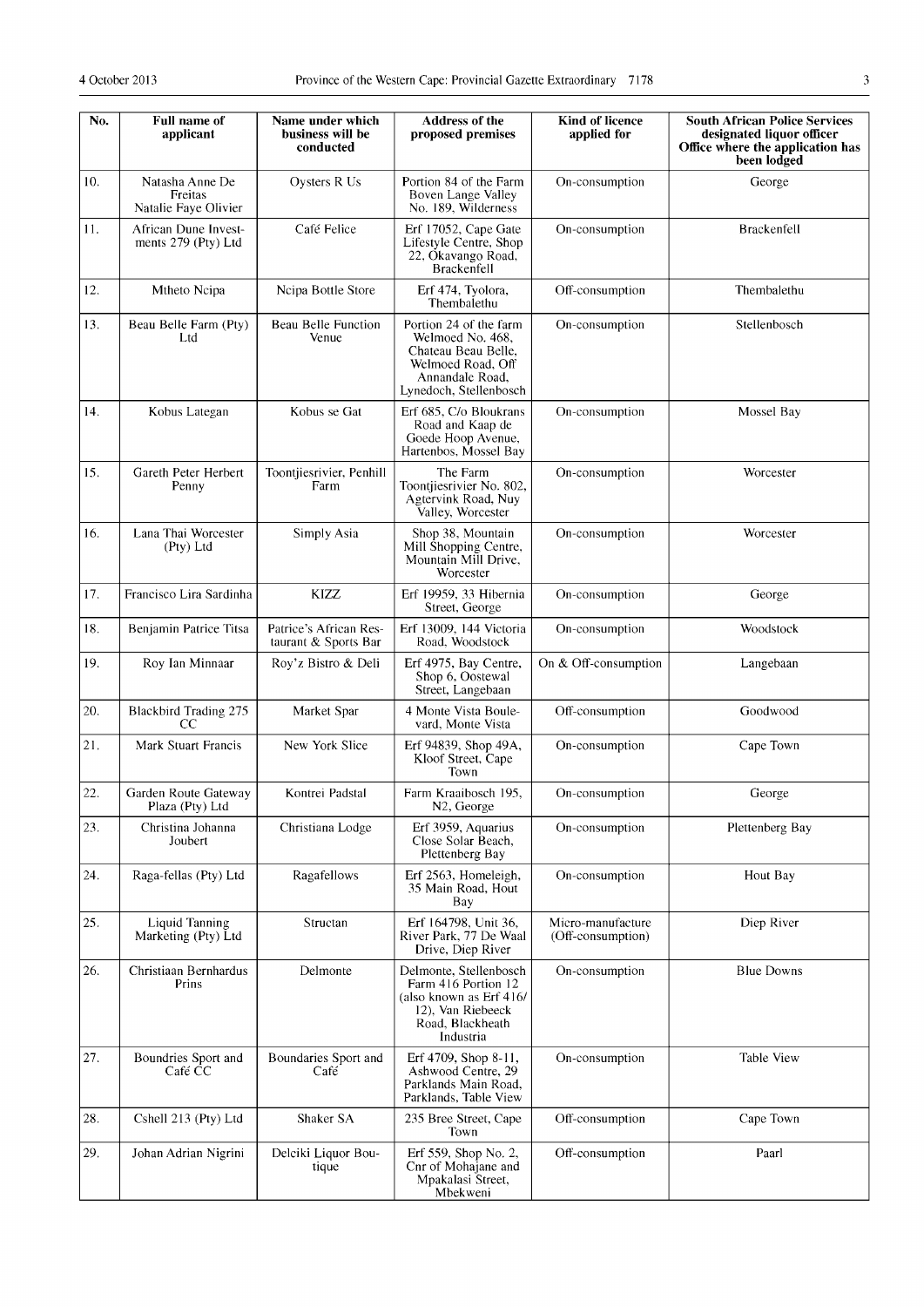| No. | <b>Full name of</b><br>applicant       | Name under which<br>business will be<br>conducted | Address of the<br>proposed premises                                                                                                          | Kind of licence<br>applied for              | <b>South African Police Services</b><br>designated liquor officer<br>Office where the application has<br>been lodged |
|-----|----------------------------------------|---------------------------------------------------|----------------------------------------------------------------------------------------------------------------------------------------------|---------------------------------------------|----------------------------------------------------------------------------------------------------------------------|
| 30. | Paul Raphael<br>Kahanovitz             | Slow life CC                                      | 152 Main Road,<br>Muizenberg                                                                                                                 | On-consumption                              | Muizenberg                                                                                                           |
| 31. | Lunchworks CC                          | Lunchworks                                        | Ground Floor, 20-22<br>Waterkant Street, City<br>Bowl, Cape Town                                                                             | On-consumption                              | Cape Town                                                                                                            |
| 32. | Ruibing Yan                            | Pandas Chinese Restau-<br>rant & Take Aways       | Erf 13822, Shop 4, De<br>Bron Shopping Centre,<br>6 Gardener Street,<br>Vredekloof East,<br><b>Brackenfell</b>                               | On-consumption                              | <b>Brackenfell</b>                                                                                                   |
| 33. | Diamonds Discount<br>Liquors (Pty) Ltd | Market Liquors                                    | Shop 5, De Kuilen<br>Shopping Centre,<br>Carinus Street, Kuils<br>River                                                                      | Off-consumption                             | Kuils River                                                                                                          |
| 34. | Tap Bars (Pty) Ltd                     | Wembley Tap                                       | Erf 2755, 80 Mckenzie<br>Street, Wembley Square<br>3, Vredehoek, Cape<br>Town                                                                | On-consumption                              | Cape Town                                                                                                            |
| 35. | Nadia Taljaard                         | Wild Flour                                        | Erf 545, Shop 4,<br>Buitenkant Square,<br>51 Buitekant Street,<br>Yzerfontein                                                                | On-consumption                              | Darling                                                                                                              |
| 36. | Beerguevara (Pty) Ltd                  | Beerguevara                                       | Erf 14700, Shop/Unit<br>G7, Ground Floor, Salt<br>Circle, 19 Kent Road,<br>Salt River                                                        | On-consumption                              | Woodstock                                                                                                            |
| 37. | Ozran 38 (Pty) Ltd                     | True Italic-Italian Art<br>Café                   | Erf 1513, 15 Bree<br>Street, C/o Bree Street<br>and Prestwich Street,<br>Cape Town                                                           | On-consumption                              | Cape Town                                                                                                            |
| 38. | Kurt Schoonraad CC                     | Jou Ma Se Comedy<br>Club                          | Erf 149294. The<br>Pumphouse, 35 Port<br>Road, V&A Waterfront,<br>Cape Town                                                                  | On-consumption                              | Waterfront                                                                                                           |
| 39. | Simon Petrus Basson                    | Nuwedrift Wine                                    | Farm 1428, Nuwedrift<br>Farm, Northern Paarl                                                                                                 | Micro-manufacture (On<br>& Off-consumption) | Paarl                                                                                                                |
| 40. | Strobe Properties (Pty)<br>Ltd         | The Venue and The<br>Lazy Daze Market             | Remainder of Farm No.<br>27, Stellenbosch<br>Klawervlei Wine Es-<br>tate. Koelenhof.<br>Stellenbosch                                         | On & Off-consumption                        | Stellenbosch                                                                                                         |
| 41. | Harbour Road<br><b>Restaurant CC</b>   | Benguela Restaurant                               | Erf 1305, 24 Eiland<br>Street, De Kelders,<br>Gansbaai                                                                                       | On-consumption                              | Gansbaai                                                                                                             |
| 42. | Tokai Italian Kitchen<br>(Pty) Ltd     | Lakeside Italian<br>Kitchen                       | Erf 85381, Shop 15,<br>The Old Bakery Build-<br>ing, Corner Main and<br>Lincoln Roads.<br>Lakeside                                           | On-consumption                              | Muizenberg                                                                                                           |
| 43. | Peter Nganje Motafe                    | Loop Str. Liquor                                  | 154 Loop Street, Cape<br>Town                                                                                                                | Off-consumption                             | Cape Town                                                                                                            |
| 44. | Times Media (Pty) Ltd                  | Nu Metro<br>(V&A Waterfront)                      | Erf 149294. V&A<br>Waterfront Complex,<br>Shop 223, Victora &<br>Alfred Waterfront,<br>Breakwater Boulevard,<br>The Waterfront, Cape<br>Town | On-consumption                              | Table Bay Harbour                                                                                                    |
| 45. | Giancarlo's Italian Deli<br>(Pty) Ltd  | Giancarlo's Italian Deli                          | 22 Bree Street, Cape<br>Town                                                                                                                 | On-consumption                              | Cap e Town                                                                                                           |
| 46. | Bonsai Café (Pty) Ltd                  | Sequoia                                           | 69 Burg Street, Cape<br>Town                                                                                                                 | On-Consumption                              | Fish Hoek                                                                                                            |
| 47. | Triple Ace Investments<br>CC           | The Sir David Boutique<br><b>Guest House</b>      | 1 Popham Road,<br>Bloubergstrand                                                                                                             | On-consumption                              | Table View                                                                                                           |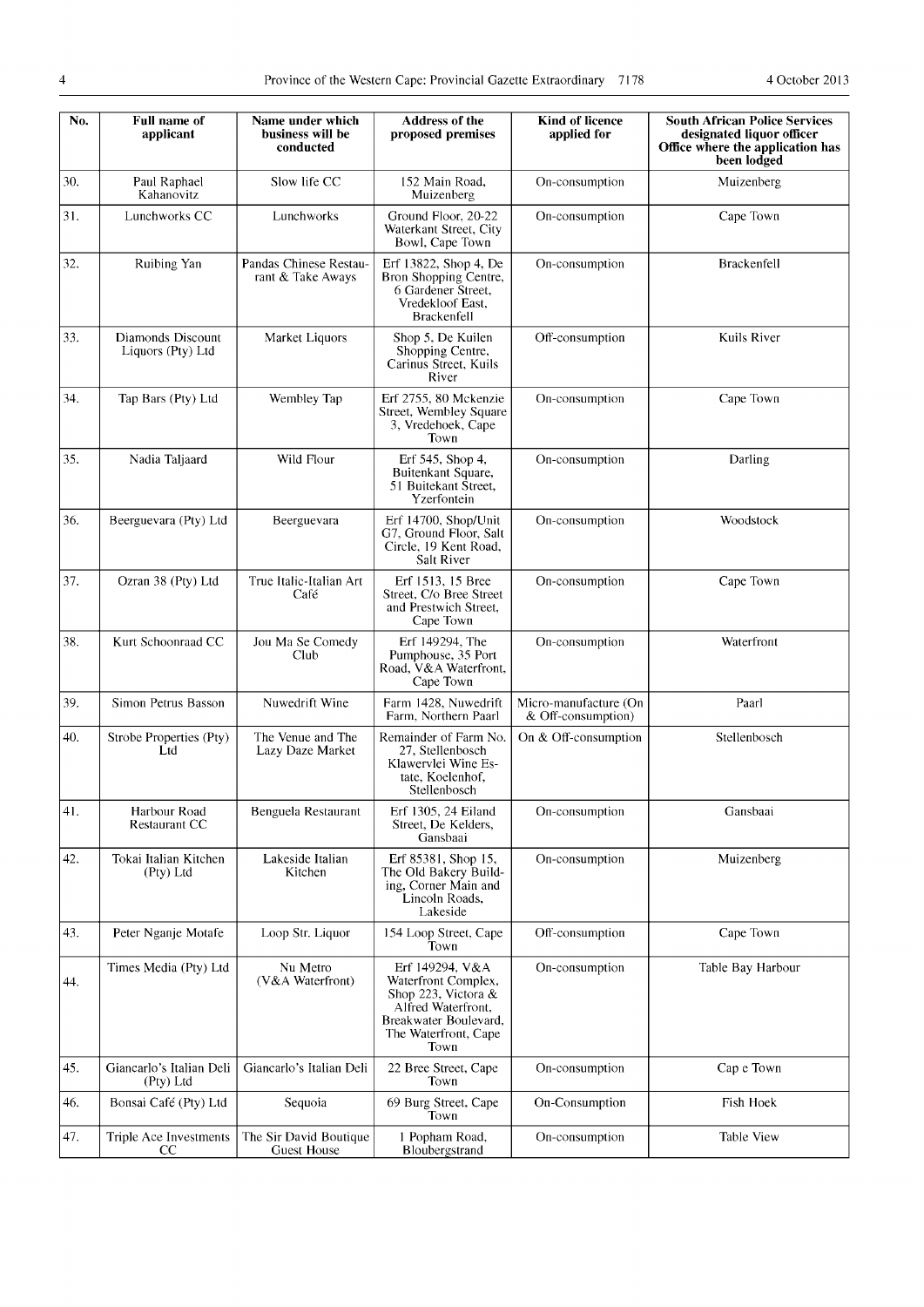# **DEPARTEMENT VAN EKONOMIESE ONTWIKKELING EN TOERISME**

P.K. 32612013 4 Oktober 2013

# **WES-KAAPSE DRANKWET, 2008 (WET 4 VAN 2008)**

#### **"VORMS**

## **KENNISGEWING VAN AANSOEKE OM DRANKLISENSIES INGEVOLGE ARTIKEL 37(1) VAN DIE WES-KAAPSE DRANKWET, 2008**

# $[Reg. 10(1)]$

Hiermee word kennis gegee dat die volgende aansoeke om dranklisensies ingedien is by die Wes-Kaapse Drankowerheid (die Owerheid) en by die aangewese drankbeamptes by die aangeduide Suid-Afrikaanse Polisiedienskantore.

Die betrokke aansoeke kan. tot en met die 28ste dag vanaf die datum van hierdie kennisgewing, op versoek en gratis, deur enige persoon, by die kantore van die Owerheid of van die aangewese drankbeampte hieronder gelys, ge'inspekteer word. Afskrifte van die aansoek kan by die Owerheid na betaling van die voorgeskrewe fooi verkry word.

Vertoe moet ooreenkomstig artikel 39 van die Wet skriftelik by die Owerheid en die aangewese drankbeampte ingedien word.

| Nr.          | Volle naam van<br>aansoeker                         | Naam waaronder<br>besigheid bedryf sal<br>word | Adres van die<br>voorgenome perseel                                                                                  | Tipe lisensie waarom<br>aansoek gedoen word          | Suid-Afrikaanse<br>Polisiedienskantoor van die<br>aangewese drankbeampte waar<br>die aansoek ingedien is |
|--------------|-----------------------------------------------------|------------------------------------------------|----------------------------------------------------------------------------------------------------------------------|------------------------------------------------------|----------------------------------------------------------------------------------------------------------|
| 1.           | The Bohemian Theatre<br>CC                          | The Showroom                                   | Erf Nr. 442, Kerkstraat<br>43. Prins Albert                                                                          | Binne verbruik                                       | Prince Albert                                                                                            |
| $\vert$ 2.   | <b>Oubaas Drank Winkel</b><br>(Edms) Bpk            | Oubaas Drankwinkel                             | Erf 4355.<br>Nastergalsingel 87,<br>Roosendal, Delft                                                                 | Buite verbruik                                       | Delft                                                                                                    |
| 3.           | Alison Marion De<br>Klerk                           | The Hotspot                                    | Erf Nr. 661,<br>Donkinstraat 161.<br><b>Beaufort West</b>                                                            | Binne verbruik                                       | Beaufort-wes                                                                                             |
| $\mathbf{4}$ | <b>Blue Roof Holdings</b><br>BK                     | The Blue Roof Pub &<br>Restaurant              | Erf 116. The Crescent<br>41, Fisherhaven                                                                             | Binne verbruik                                       | Hermanus                                                                                                 |
| 5.           | Bella Ischia (Edms)<br><b>B</b> <sub>p</sub> k      | Bella Ischia                                   | Erf 217, Nr. 2<br>Waterstone Junction,<br>Hoofstraat 26,<br>Sedgefield                                               | Binne verbruik                                       | Knysna                                                                                                   |
| 6.           | JJ Charlies (Edms) Bpk                              | Daljosaphat Sports Pub                         | Erf 17274, H/v<br>Drommedaris &<br>Borssenbergstraat, 1ste<br>Vloer, Daljosaphat,<br>Paarl                           | Binne verbruik                                       | Paarl                                                                                                    |
| 7.           | Shoprite Checkers<br>(Edms) Bpk                     | Checkers Hyper<br>Helderberg Mall              | Gedeelte 123 van die<br>Plaas 794, Helderberg<br>Winkelsentrum.<br>H/v De Beerslaan &<br>Forsythweg,<br>Somerset-wes | Buite verbruik                                       | Somerset-wes                                                                                             |
| 8.           | Soo-She Asian Cuisine<br>BK                         | Asami's                                        | Erf 12977,<br>Paradyskloof<br>Winkelsentrum, Winkel<br>4, H/v Strand &<br>Blaauwklippenweg,<br>Stellenbosch          | Binne verbruik                                       | Stellenbosch                                                                                             |
| 9.           | Kruger Wine Works<br>(Edms) Bpk                     | Fram Wines                                     | Swartland Wynkelder,<br>R44, Malmesbury                                                                              | Mikro-vervaardiging<br>(Binne en Buite)<br>verbruik) | Malmesbury                                                                                               |
| 10.          | Natasha Anne De<br>Freitas<br>Natalie Faye Olivier  | Oysters R Us                                   | Gedeelte 84 van die<br>Plaas Boven Lange<br>Vallei Nr. 189, Wilder-<br>ness                                          | Binne verbruik                                       | George                                                                                                   |
| 11.          | <b>African Dune Invest-</b><br>ments 279 (Edms) Bpk | Café Felice                                    | Erf 17052, Cape Gate<br>Leefstylsentrum,<br>Winkel 22,<br>Okavangoweg,<br>Brackenfell                                | Binne verbruik                                       | <b>Brackenfell</b>                                                                                       |
| 12.          | Mtheto Ncipa                                        | Neipa Bottle Store                             | Erf 474, Tyolora,<br>Thembalethu                                                                                     | Buite verbruik                                       | Thembalethu                                                                                              |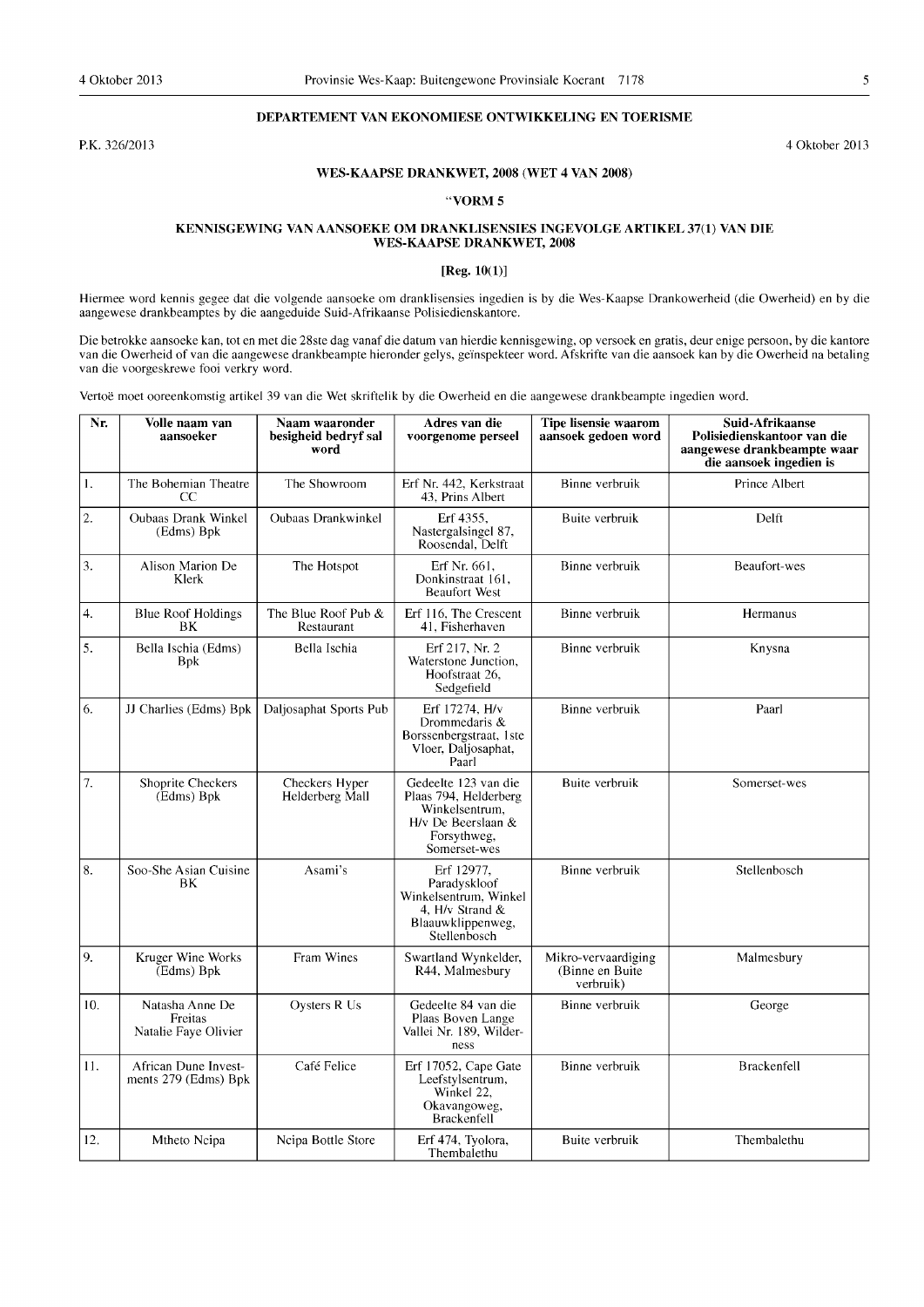| Nr. | Volle naam van<br>aansoeker              | Naam waaronder<br>besigheid bedryf sal<br>word | Adres van die<br>voorgenome perseel                                                                                               | Tipe lisensie waarom<br>aansoek gedoen word | Suid-Afrikaanse<br>Polisiedienskantoor van die<br>aangewese drankbeampte waar<br>die aansoek ingedien is |
|-----|------------------------------------------|------------------------------------------------|-----------------------------------------------------------------------------------------------------------------------------------|---------------------------------------------|----------------------------------------------------------------------------------------------------------|
| 13. | Beau Belle Farm<br>(Edms) Bpk            | <b>Beau Belle Function</b><br>Venue            | Gedeelte 24 van die<br>plaas Welmoed Nr. 468,<br>Chateau Beau Belle,<br>Welmoedweg, Af<br>Annandaleweg,<br>Lynedoch, Stellenbosch | Binne verbruik                              | Stellenbosch                                                                                             |
| 14. | Kobus Lategan                            | Kobus se Gat                                   | Erf $685$ , H/v<br>Bloukransweg en Kaap<br>de Goede Hooplaan,<br>Hartenbos, Mosselbaai                                            | Binne verbruik                              | Mosselbaai                                                                                               |
| 15. | Gareth Peter Herbert<br>Penny            | Toontjiesrivier, Penhill<br>Farm               | Die Plaas<br>Toontjiesrivier Nr. 802,<br>Agtervinkpad, Nuy<br>Vallei, Worcester                                                   | Binne verbruik                              | Worcester                                                                                                |
| 16. | Lana Thai Worcester<br>(Edms) Bpk        | Simply Asia                                    | Winkel 38, Mountain<br>Mill Winkelsentrum,<br>Mountain Millrylaan,<br>Worcester                                                   | Binne verbruik                              | Worcester                                                                                                |
| 17. | Francisco Lira Sardinha                  | <b>KIZZ</b>                                    | Erf 19959,<br>Hiberniastraat 33,<br>George                                                                                        | Binne verbruik                              | George                                                                                                   |
| 18. | Benjamin Patrice Titsa                   | Patrice's African Res-<br>taurant & Sports Bar | Erf 13009, Victoriaweg<br>144. Woodstock                                                                                          | Binne verbruik                              | Woodstock                                                                                                |
| 19. | Roy Ian Minnaar                          | Roy'z Bistro & Deli                            | Erf 4975, Bay Sentrum,<br>Winkel 6.<br>Oostewalstraat,<br>Langebaan                                                               | Binne & Buite verbruik                      | Langebaan                                                                                                |
| 20. | <b>Blackbird Trading 275</b><br>BK       | Market Spar                                    | Monte Vista Rylaan 4,<br>Monte Vista                                                                                              | Buite verbruik                              | Goodwood                                                                                                 |
| 21. | Mark Stuart Francis                      | New York Slice                                 | Erf 94839, Winkel<br>49A, Kloofstraat,<br>Kaapstad                                                                                | Binne verbruik                              | Kaapstad                                                                                                 |
| 22. | Garden Route Gateway<br>Plaza (Edms) Bpk | Kontrei Padstal                                | Plaas Kraaibosch 195,<br>N <sub>2</sub> , George                                                                                  | Binne verbruik                              | George                                                                                                   |
| 23. | Christina Johanna<br>Joubert             | Christiana Lodge                               | Erf 3959, Aquariusslot,<br>Solar Beach,<br>Plettenbergbaai                                                                        | Binne verbruik                              | Plettenbergbaai                                                                                          |
| 24. | Raga-fellas (Edms)<br><b>BPK</b>         | Ragafellows                                    | Erf 2563, Homeleigh,<br>Hoofstraat 35, Houtbaai                                                                                   | Binne verbruik                              | Houtbaai                                                                                                 |
| 25. | Liquid Tanning Market-<br>ing (Edms) Bpk | Structan                                       | Erf 164798, Eenheid<br>36, River Park, De<br>Waalrylaan 77,<br>Dieprivier                                                         | Mikro-vervaardiging<br>(Buite verbruik)     | Dieprivier                                                                                               |
| 26. | Christiaan Bernhardus<br>Prins           | Delmonte                                       | Delmonte, Stellenbosch<br>Plaas 416 Gedeelte 12<br>(ook bekend as Erf<br>$416/12$ ), Van<br>Riebeeckweg,<br>Blackheath Industria  | Binne verbruik                              | <b>Blue Downs</b>                                                                                        |
| 27. | Boundries Sport and<br>Café BK           | Boundaries Sport and<br>Café                   | Erf 4709, Winkel 8-11,<br>Ashwoodsenturm.<br>Parklands Hoofweg 29,<br>Parklands, Table View                                       | Binne verbruik                              | <b>Table View</b>                                                                                        |
| 28. | Cshell 213 (Edms) Bpk                    | Shaker SA                                      | Breestraat 235.<br>Kaapstad                                                                                                       | Buite verbruik                              | Kaapstad                                                                                                 |
| 29. | Johan Adrian Nigrini                     | Delciki Liquor Bou-<br>tique                   | Erf 559, Winkel Nr. 2,<br>H/v Mohajane en<br>Mpakalasistraat,<br>Mbekweni                                                         | Buite verbruik                              | Paarl                                                                                                    |
| 30. | Paul Raphael<br>Kahanovitz               | Slow life BK                                   | Hoofweg 152,<br>Muizenberg                                                                                                        | Binne verbruik                              | Muizenberg                                                                                               |
| 31. | Lunchworks BK                            | Lunchworks                                     | Grond Vloer,<br>Waterkantstraat<br>20-22, Kaapstad                                                                                | Binne verbruik                              | Kaapstad                                                                                                 |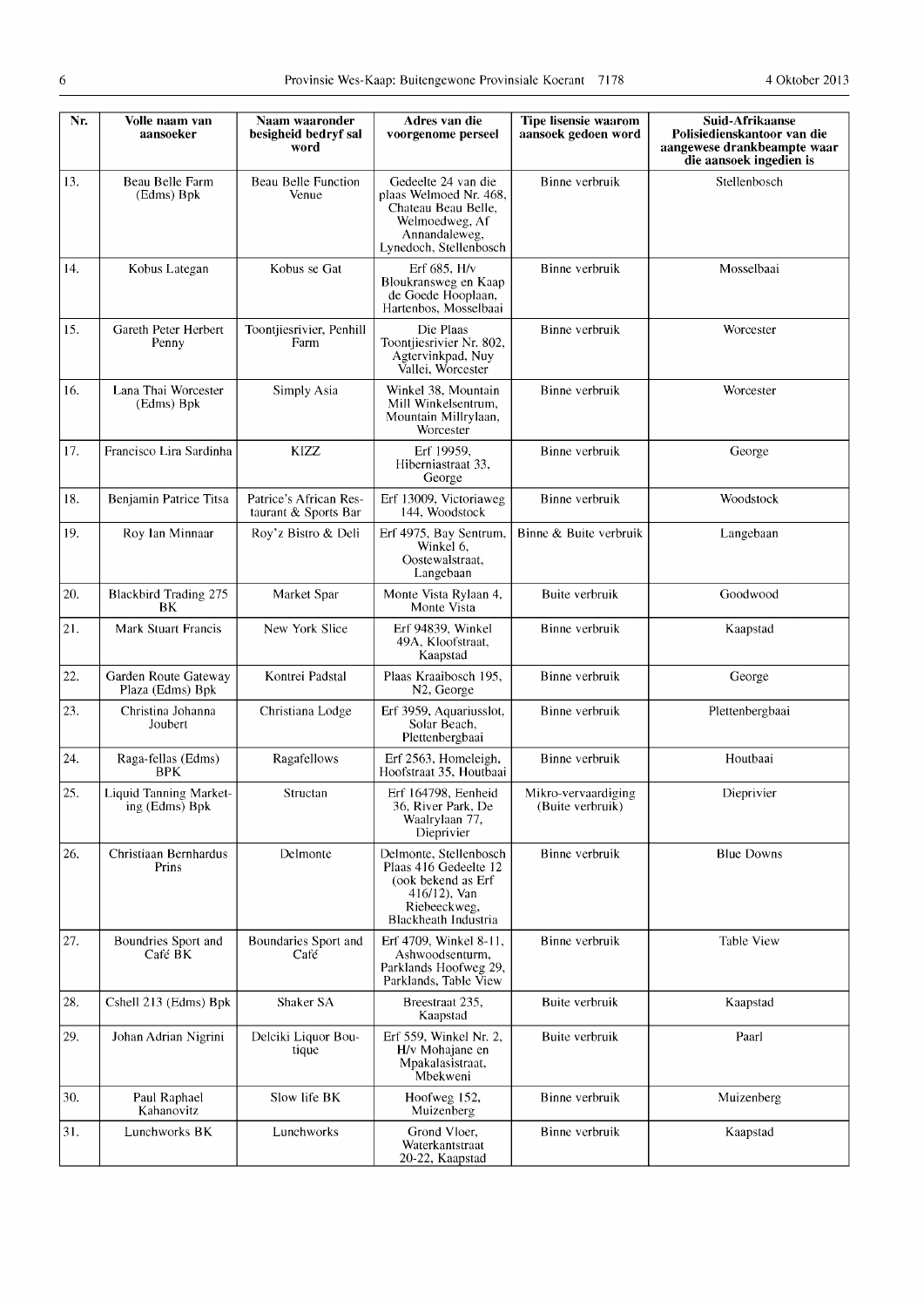| Nr. | Volle naam van<br>aansoeker             | Naam waaronder<br>besigheid bedryf sal<br>word | Adres van die<br>voorgenome perseel                                                                                                            | <b>Tipe lisensie waarom</b><br>aansoek gedoen word   | Suid-Afrikaanse<br>Polisiedienskantoor van die<br>aangewese drankbeampte waar<br>die aansoek ingedien is |
|-----|-----------------------------------------|------------------------------------------------|------------------------------------------------------------------------------------------------------------------------------------------------|------------------------------------------------------|----------------------------------------------------------------------------------------------------------|
| 32. | Ruibing Yan                             | Pandas Chinese Restau-<br>rant & Take Aways    | Erf 13822, Winkel 4,<br>De Bron Winkel<br>Sentrum,<br>Gardenerstraat 6,<br>Vredekloof Oos,<br><b>Brackenfell</b>                               | Binne verbruik                                       | <b>Brackenfell</b>                                                                                       |
| 33. | Diamonds Discount<br>Liquors (Edms) Bpk | Market Liquors                                 | Winkel 5, De Kuilen<br>Winkel Sentrum,<br>Carinusstraat.<br>Kuilsrivier                                                                        | Buite verbruik                                       | Kuilsrivier                                                                                              |
| 34. | Tap Bars (Edms) Bpk                     | Wembley Tap                                    | Erf 2755.<br>Mckenziestraat 80,<br>Wembley Square 3,<br>Vredehoek, Kaapstad                                                                    | Binne verbruik                                       | Kaapstad                                                                                                 |
| 35. | Nadia Taljaard                          | Wild Flour                                     | Erf 545, Winkel 4,<br>Buitenkant Square,<br>Buitekantstraat 51,<br>Yzerfontein                                                                 | Binne verbruik                                       | Darling                                                                                                  |
| 36. | Beerguevara (Edms)<br><b>B</b> pk       | Beerguevara                                    | Erf 14700, Winkel/<br>Eenheid G7, Grond<br>Vloer, Salt Sirkel,<br>Kentweg 19, Soutrivier                                                       | Binne verbruik                                       | Woodstock                                                                                                |
| 37. | Ozran 38 (Edms) Bpk                     | True Italic-Italian Art<br>Café                | Erf 1513, Breestraat 15,<br>H/v Breestraat en<br>Prestwichstraat,<br>Kaapstad                                                                  | Binne verbruik                                       | Kaapstad                                                                                                 |
| 38. | Kurt Schoonraad BK                      | Jou Ma Se Comedy<br>Club                       | Erf 149294, The<br>Pumphouse, Portweg<br>35, V & A Waterfront,<br>Kaapstad                                                                     | Binne verbruik                                       | Waterfront                                                                                               |
| 39. | Simon Petrus Basson                     | Nuwedrift Wyne                                 | Plaas 1428, Nuwedrift<br>Plaas, Noorder-Paarl                                                                                                  | Mikro-vervaardiging<br>(Binne en Buite)<br>verbruik) | Paarl                                                                                                    |
| 40. | <b>Strobe Properties</b><br>(Edms) Bpk  | The Venue and The<br>Lazy Daze Market          | Restant van Plaas Nr.<br>27. Stellenbosch<br>Klawervlei<br>Wynlandgoed,<br>Koelenhof,<br>Stellenbosch                                          | Binne en Buite<br>verbruik                           | Stellenbosch                                                                                             |
| 41. | Harbour Road Restau-<br>rant BK         | Benguela Restaurant                            | Erf 1305, Eilandstraat<br>24, De Kelders,<br>Gansbaai                                                                                          | Binne verbruik                                       | Gansbaai                                                                                                 |
| 42. | Tokai Italian Kitchen<br>(Edms) Bpk     | Lakeside Italian<br>Kitchen                    | Erf 85381, Winkel 15,<br>Die Ou Bakkery<br>Gebou, H/v Hoofweg<br>en Lincolnweg,<br>Lakeside                                                    | Binne verbruik                                       | Muizenberg                                                                                               |
| 43. | Peter Nganje Motafe                     | Loop Str. Liquor                               | Loopstraat 154,<br>Kaapstad                                                                                                                    | Buite verbruik                                       | Kaapstad                                                                                                 |
| 44. | Times Media (Edms)<br><b>Bpk</b>        | Nu Metro (V&A Water-<br>front)                 | Erf 149294, V&A<br>Waterfront Kompleks,<br>Winkel 223, Victora &<br>Alfred Waterfront,<br>Breakwater Boulevard,<br>Die Waterfront.<br>Kaapstad | Binne verbruik                                       | Tafelbaai Hawe                                                                                           |
| 45. | Giancarlo's Italian Deli<br>(Edms) Bpk  | Giancarlo's Italian Deli                       | Breestraat 22, Kaapstad                                                                                                                        | Binne verbruik                                       | Kaapstad                                                                                                 |
| 46. | Bonsai Café (Edms)<br><b>Bpk</b>        | Sequoia                                        | Burgstraat 69, Kaapstad                                                                                                                        | Binne verbruik                                       | Vishoek                                                                                                  |
| 47. | Triple Ace Investments<br>BΚ            | The Sir David Boutique<br><b>Guest House</b>   | Pophamweg 1,<br>Bloubergstrand                                                                                                                 | Binne verbruik                                       | <b>Table View</b>                                                                                        |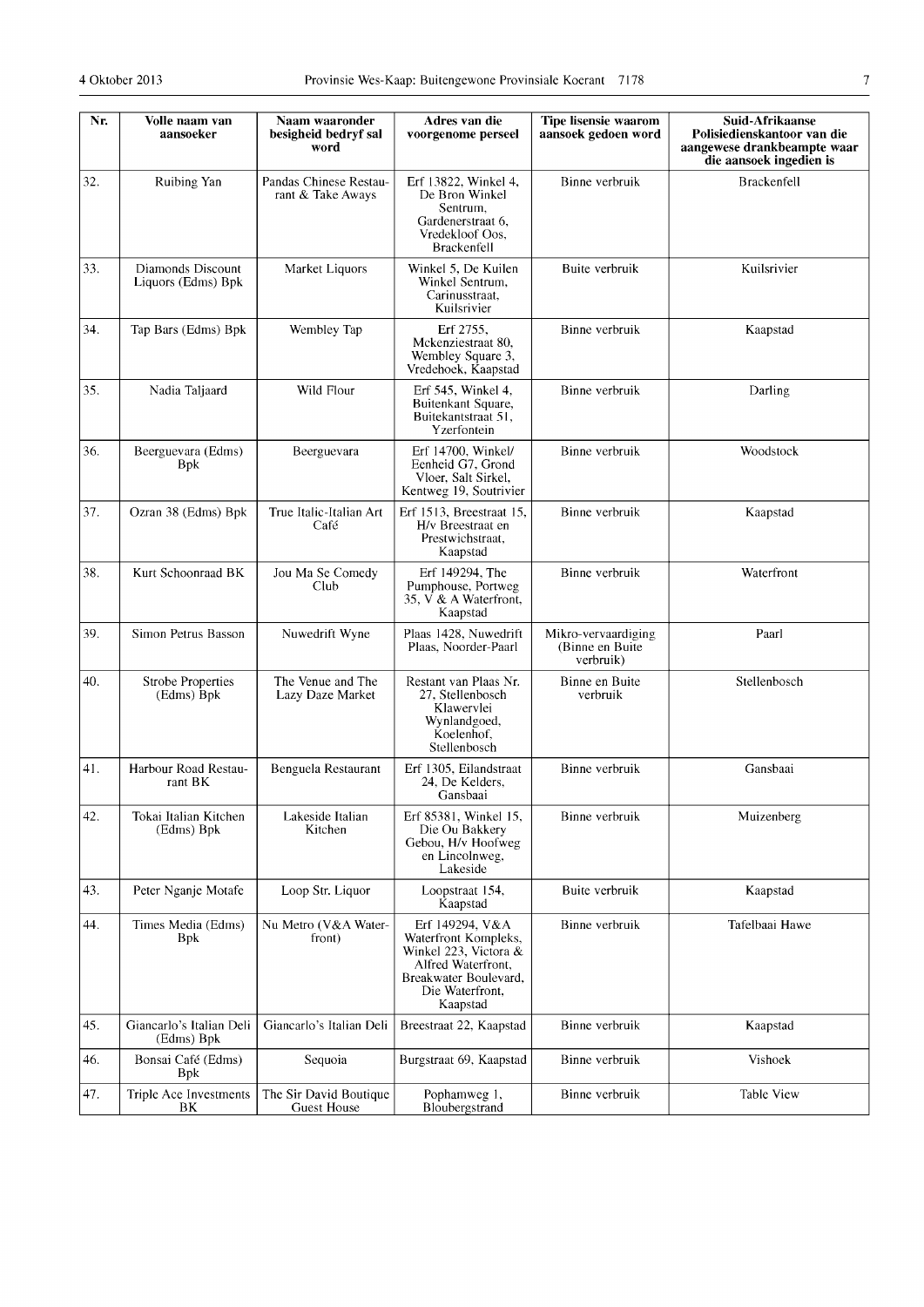# ISEBE LOPHUHLISO LOQOQOSHO NOKHENKETHO

P.N. 32612013 4 Oktobha 2013

# UMTHETHO WOTYWALA WENTSHONA KOLONI, KA-2008 (UMTHETHO 4 KA-2008)

#### "IFOMU 5

# ISAZISO SOKUFAKWA KWESICELO SEPHEPHA MVUME NGOKWECANDELO 37(1) LOMTHETHO 2008 ISAZISO

#### [Reg. 10(1)]

Isaziso siyanikezelwa ukuba ezi zicelo zilandelayo zamaphepha mvume otywala zifakiwe kwabasemaGunyeni ezoTywala eNtshona Koloni (abasemaGunyeni) nakumagosa ajongene nemiba engotywala kwii-ofisi ezixeliweyo zeeNkonzo zamaPolisa aseMzantsi Afrika.

Izicelo ekubhekiselelwa kuzo zingakwazi kwiintsuku ezingamashumi amabini anesibhozo (28) ukususela ngomhla wesi saziso, xa eceliwe kwaye simahla, ziye kuhlolwa nguye nawuphi umntu okwi-Ofisi esemaGunyeni okanye yegosa elijongene nemiba engotywala elixelwe apha ngezantsi. Iikopi zesicelo zingafumaneka kwabasemaGunyeni emva kwentlawulo emiselweyo.

Iingxelo ezixhasayo ezibhaliweyo zingafakwa kwabasemaGunyeni nakwigosa elijongene nemiba engotywala ngokwecandelo 39 loMthetho.

| iNo-<br>mbolo | Igama elipheleleyo<br>lomfaki-sicelo               | Igama ishishini eza<br>kushishina phantsi<br>kwalo | Idilesi yesakhiwo                                                                                              | Uhlobo lwephepha<br>mvume olucelavo                                                          | i-Ofisi yeGosa elijongene nemiba<br>engotywala yeeNkonzo<br>zamaPolisa eMzantsi Afrika apho<br>isicelo sifakwe khona |
|---------------|----------------------------------------------------|----------------------------------------------------|----------------------------------------------------------------------------------------------------------------|----------------------------------------------------------------------------------------------|----------------------------------------------------------------------------------------------------------------------|
| 1.            | The Bohemian Theatre<br>CC                         | The Showroom                                       | Erf No. 442, 43 Kerk<br>Street, Prins Albert                                                                   | Elokuselela<br>nangaphakathi<br>kwamasango                                                   | Prince Albert                                                                                                        |
| 2.            | <b>Oubaas Drank Winkel</b><br>(Pty) Ltd            | Oubaas Drankwinkel                                 | Erf 4355, 87 Nastergal<br>Crescent, Roosendal,<br>Delft                                                        | Elokuselela<br>nangaphandle<br>kwamasango                                                    | Delft                                                                                                                |
| 3.            | Alison Marion De<br>Klerk                          | The Hotspot                                        | Erf No. 661, 161<br>Donkin Street, Beaufort<br>West                                                            | Elokuselela<br>nangaphakathi<br>kwamasango                                                   | <b>Beaufort West</b>                                                                                                 |
| 4.            | <b>Blue Roof Holdings</b><br>CC                    | The Blue Roof Pub &<br>Restaurant                  | Erf 116.<br>41 The Crescent.<br>Fisherhaven                                                                    | Elokuselela<br>nangaphakathi<br>kwamasango                                                   | Hermanus                                                                                                             |
| 5.            | Bella Ischia (Pty) Ltd                             | Bella Ischia                                       | Erf 217, No 2<br>Waterstone Junction, 26<br>Main Street, Sedgefield                                            | Elokuselela<br>nangaphakathi<br>kwamasango                                                   | Knysna                                                                                                               |
| 6.            | JJ Charlies (Pty) Ltd                              | Daljosaphat Sports Pub                             | Erf 17274,<br>Cnr Drommedaris &<br>Borssenberg Street,<br>1ST Floor, Daljosaphat,<br>Paarl                     | Elokuselela<br>nangaphakathi<br>kwamasango                                                   | Paarl                                                                                                                |
| 7.            | Shoprite Checkers (Pty)<br>Ltd                     | Checkers Hyper<br>Helderberg Mall                  | Portion 123 of Farm<br>794, Helderberg Mall,<br>Cnr De Beers Avenue<br>& Forsyth Road,<br>Somerset West        | Elokuselela<br>nangaphandle<br>kwamasango                                                    | Somerset-West                                                                                                        |
| 8.            | Soo-She Asian Cuisine<br>CC                        | Asami's                                            | Erf 12977,<br>Paradyskloof Shopping<br>Centre, Shop 4, Cnr.<br>Strand &<br>Blaauwklippen Road,<br>Stellenbosch | Elokuselela<br>nangaphakathi<br>kwamasango                                                   | Stellenbosch                                                                                                         |
| 9.            | Kruger Wine Works<br>(Pty) Ltd                     | Fram Wines                                         | Swartland Wynkelder,<br>R44, Malmesbury                                                                        | Elemveliso engephi<br>yotywala nokuthengisa<br>obuzakuselwa<br>nangaphakathi<br>nangaphandle | Malmesbury                                                                                                           |
| 10.           | Natasha Anne De<br>Freitas<br>Natalie Faye Olivier | Oysters R Us                                       | Portion 84 of the Farm<br>Boven Lange Valley<br>No. 189, Wilderness                                            | Elokuselela<br>nangaphakathi<br>kwamasango                                                   | George                                                                                                               |
| 11.           | African Dune Invest-<br>ments 279 (Pty) Ltd        | Café Felice                                        | Erf 17052, Cape Gate<br>Lifestyle Centre, Shop<br>22, Okavango Road,<br><b>Brackenfell</b>                     | Elokuselela<br>nangaphakathi<br>kwamasango                                                   | <b>Brackenfell</b>                                                                                                   |
| 12.           | Mtheto Ncipa                                       | Ncipa Bottle Store                                 | Erf 474, Tyolora,<br>Thembalethu                                                                               | Elokuselela<br>nangaphandle<br>kwamasango                                                    | Thembalethu                                                                                                          |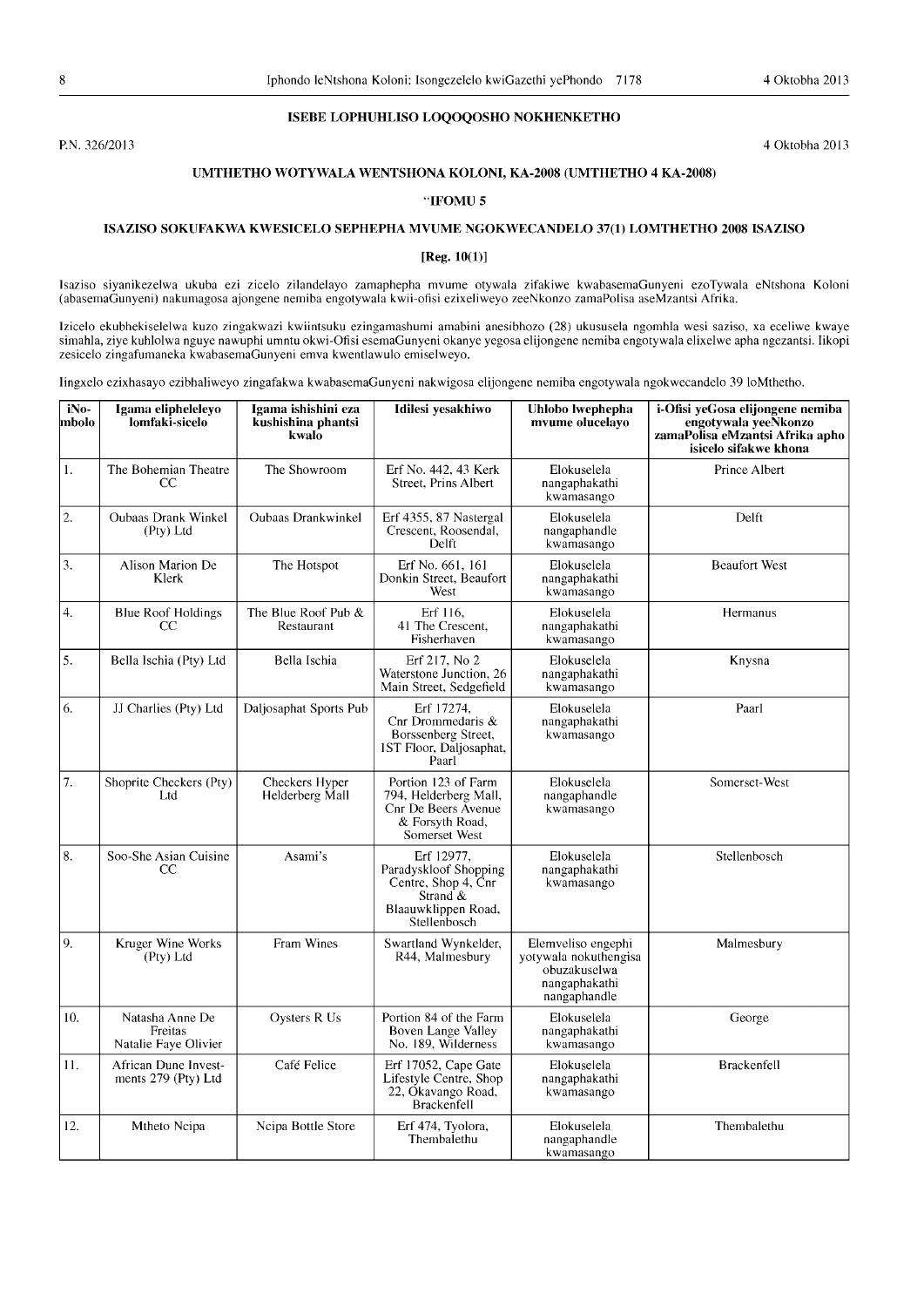| iNo-<br>mbolo | Igama elipheleleyo<br>lomfaki-sicelo    | Igama ishishini eza<br>kushishina phantsi<br>kwalo | Idilesi yesakhiwo                                                                                                                   | Uhlobo lwephepha<br>mvume olucelayo                                         | i-Ofisi yeGosa elijongene nemiba<br>engotywala yeeNkonzo<br>zamaPolisa eMzantsi Afrika apho<br>isicelo sifakwe khona |
|---------------|-----------------------------------------|----------------------------------------------------|-------------------------------------------------------------------------------------------------------------------------------------|-----------------------------------------------------------------------------|----------------------------------------------------------------------------------------------------------------------|
| 13.           | Beau Belle Farm (Pty)<br>Ltd            | <b>Beau Belle Function</b><br>Venue                | Portion 24 of the farm<br>Welmoed No. 468,<br>Chateau Beau Belle,<br>Welmoed Road, Off<br>Annandale Road,<br>Lynedoch, Stellenbosch | Elokuselela<br>nangaphakathi<br>kwamasango                                  | Stellenbosch                                                                                                         |
| 14,           | Kobus Lategan                           | Kobus se Gat                                       | Erf 685, C/o Bloukrans<br>Road and Kaap de<br>Goede Hoop Avenue,<br>Hartenbos, Mossel Bay                                           | Elokuselela<br>nangaphakathi<br>kwamasango                                  | Mossel Bay                                                                                                           |
| 15.           | Gareth Peter Herbert<br>Penny           | Toontjiesrivier, Penhill<br>Farm                   | The Farm<br>Toontjiesrivier No. 802,<br>Agtervink Road, Nuy<br>Valley, Worcester                                                    | Elokuselela<br>nangaphakathi<br>kwamasango                                  | Worcester                                                                                                            |
| 16.           | Lana Thai Worcester<br>(Pty) Ltd        | Simply Asia                                        | Shop 38, Mountain<br>Mill Shopping Centre,<br>Mountain Mill Drive.<br>Worcester                                                     | Elokuselela<br>nangaphakathi<br>kwamasango                                  | Worcester                                                                                                            |
| 17.           | Francisco Lira Sardinha                 | <b>KIZZ</b>                                        | Erf 19959, 33 Hibernia<br>Street, George                                                                                            | Elokuselela<br>nangaphakathi<br>kwamasango                                  | George                                                                                                               |
| 18.           | Benjamin Patrice Titsa                  | Patrice's African Res-<br>taurant & Sports Bar     | Erf 13009, 144 Victoria<br>Road, Woodstock                                                                                          | Elokuselela<br>nangaphakathi<br>kwamasango                                  | Woodstock                                                                                                            |
| 19.           | Roy Ian Minnaar                         | Roy'z Bistro & Deli                                | Erf 4975, Bay Centre,<br>Shop 6, Oostewal<br>Street, Langebaan                                                                      | Elokuselela<br>nangaphakathi<br>nangaphandle<br>kwamasango                  | Langebaan                                                                                                            |
| 20.           | <b>Blackbird Trading 275</b><br>CC      | Market Spar                                        | 4 Monte Vista Boule-<br>vard, Monte Vista                                                                                           | Elokuselela<br>nangaphandle<br>kwamasango                                   | Goodwood                                                                                                             |
| 21.           | Mark Stuart Francis                     | New York Slice                                     | Erf 94839, Shop 49A,<br>Kloof Street, Cape<br>Town                                                                                  | Elokuselela<br>nangaphakathi<br>kwamasango                                  | Cape Town                                                                                                            |
| 22.           | Garden Route Gateway<br>Plaza (Pty) Ltd | Kontrei Padstal                                    | Farm Kraaibosch 195,<br>N <sub>2</sub> , George                                                                                     | Elokuselela<br>nangaphakathi<br>kwamasango                                  | George                                                                                                               |
| 23.           | Christina Johanna<br>Joubert            | Christiana Lodge                                   | Erf 3959, Aquarius<br>Close Solar Beach,<br>Plettenberg Bay                                                                         | Elokuselela<br>nangaphakathi<br>kwamasango                                  | Plettenberg Bay                                                                                                      |
| 24.           | Raga-fellas (Pty) Ltd                   | Ragafellows                                        | Erf 2563, Homeleigh,<br>35 Main Road, Hout<br>Bay                                                                                   | Elokuselela<br>nangaphakathi<br>kwamasango                                  | Hout Bay                                                                                                             |
| 25.           | Liquid Tanning Market-<br>ing (Pty) Ltd | Structan                                           | Erf 164798, Unit 36,<br>River Park, 77 De Waal<br>Drive, Diep River                                                                 | Elemveliso engephi<br>yotywala nokuthengisa<br>obuzakuselwa<br>nangaphandle | Diep River                                                                                                           |
| 26.           | Christiaan Bernhardus<br>Prins          | Delmonte                                           | Delmonte, Stellenbosch<br>Farm 416 Portion 12<br>(also known as<br>Erf $416/12$ ), Van<br>Riebeeck Road,<br>Blackheath Industria    | Elokuselela<br>nangaphakathi<br>kwamasango                                  | <b>Blue Downs</b>                                                                                                    |
| 27.           | Boundries Sport and<br>Café CC          | Boundaries Sport and<br>Café                       | Erf 4709, Shop 8-11,<br>Ashwood Centre,<br>29 Parklands Main<br>Road, Parklands, Table<br>View                                      | Elokuselela<br>nangaphakathi<br>kwamasango                                  | <b>Table View</b>                                                                                                    |
| 28.           | Cshell 213 (Pty) Ltd                    | Shaker SA                                          | 235 Bree Street, Cape<br>Town                                                                                                       | Elokuselela<br>nangaphandle<br>kwamasango                                   | Cape Town                                                                                                            |
| 29.           | Johan Adrian Nigrini                    | Delciki Liquor Bou-<br>tique                       | Erf 559, Shop No. 2,<br>Cnr of Mohajane and<br>Mpakalasi Street,<br>Mbekweni                                                        | Elokus elela<br>nangaphandle<br>kwamasango                                  | Paarl                                                                                                                |
| 30.           | Paul Raphael<br>Kahanovitz              | Slow life CC                                       | 152 Main Road,<br>Muizenberg                                                                                                        | Elokuselela<br>nangaphakathi<br>kwamasango                                  | Muizenberg                                                                                                           |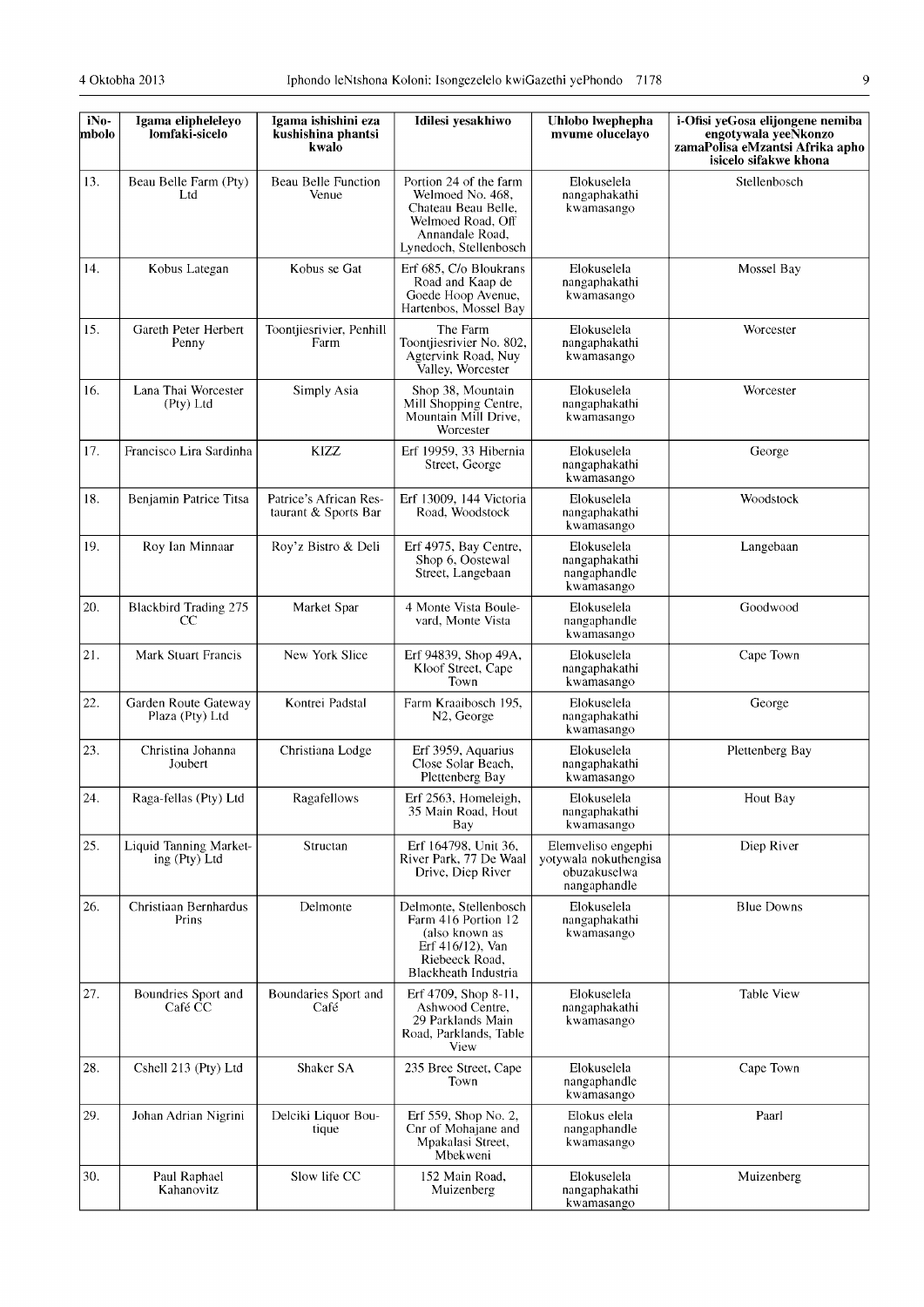| iNo-<br>mbolo | Igama elipheleleyo<br>lomfaki-sicelo     | Igama ishishini eza<br>kushishina phantsi<br>kwalo | Idilesi yesakhiwo                                                                                                                             | Uhlobo lwephepha<br>mvume olucelayo                                                          | i-Ofisi yeGosa elijongene nemiba<br>engotywala yeeNkonzo<br>zamaPolisa eMzantsi Afrika apho<br>isicelo sifakwe khona |
|---------------|------------------------------------------|----------------------------------------------------|-----------------------------------------------------------------------------------------------------------------------------------------------|----------------------------------------------------------------------------------------------|----------------------------------------------------------------------------------------------------------------------|
| 31.           | Lunchworks CC                            | Lunchworks                                         | Ground Floor, 20-22<br>Waterkant Street, City<br>Bowl, Cape Town                                                                              | Elokuselela<br>nangaphakathi<br>kwamasango                                                   | Cape Town                                                                                                            |
| 32.           | Ruibing Yan                              | Pandas Chinese<br>Restaurant & Take<br>Aways       | Erf 13822, Shop 4, De<br>Bron Shopping Centre,<br>6 Gardener Street,<br>Vredekloof East,<br>Brackenfell                                       | Elokuselela<br>nangaphakathi<br>kwamasango                                                   | <b>Brackenfell</b>                                                                                                   |
| 33.           | Diamonds Discount<br>Liquors (Pty) Ltd   | Market Liquors                                     | Shop 5, De Kuilen<br>Shopping Centre,<br>Carinus Street, Kuils<br>River                                                                       | Elokuselela<br>nangaphandle<br>kwamasango                                                    | Kuils River                                                                                                          |
| 34.           | Tap Bars (Pty) Ltd                       | Wembley Tap                                        | Erf 2755, 80 Mckenzie<br>Street, Wembley Square<br>3, Vredehoek, Cape<br>Town                                                                 | Elokuselela<br>nangaphakathi<br>kwamasango                                                   | Cape Town                                                                                                            |
| 35.           | Nadia Taljaard                           | Wild Flour                                         | Erf 545, Shop 4,<br>Buitenkant Square,<br>51 Buitekant Street,<br>Yzerfontein                                                                 | Elokuselela<br>nangaphakathi<br>kwamasango                                                   | Darling                                                                                                              |
| 36.           | Beerguevara (Pty) Ltd                    | Beerguevara                                        | Erf 14700, Shop/Unit<br>G7, Ground Floor, Salt<br>Circle, 19 Kent Road,<br><b>Salt River</b>                                                  | Elokuselela<br>nangaphakathi<br>kwamasango                                                   | Woodstock                                                                                                            |
| 37.           | Ozran 38 (Pty) Ltd                       | True Italic-Italian Art<br>Café                    | Erf 1513, 15 Bree<br>Street, C/o Bree Street<br>and Prestwich Street,<br>Cape Town                                                            | Elokuselela<br>nangaphakathi<br>kwamasango                                                   | Cape Town                                                                                                            |
| 38.           | Kurt Schoonraad CC                       | Jou Ma Se Comedy<br>Club                           | Erf 149294, The<br>Pumphouse, 35 Port<br>Road, V & A Water-<br>front, Cape Town                                                               | Elokuselela<br>nangaphakathi<br>kwamasango                                                   | Waterfront                                                                                                           |
| 39.           | Simon Petrus Basson                      | Nuwedrift Wine                                     | Farm 1428, Nuwedrift<br>Farm, Northern Paarl                                                                                                  | Elemveliso engephi<br>yotywala nokuthengisa<br>obuzakuselwa<br>nangaphakathi<br>nangaphandle | Paarl                                                                                                                |
| 40.           | Strobe Properties (Pty)<br>Ltd           | The Venue and The<br>Lazy Daze Market              | Remainder of Farm<br>No. 27, Stellenbosch<br>Klawervlei Wine<br>Estate, Koelenhof,<br>Stellenbosch                                            | Elokuselela<br>nangaphakathi<br>nangaphandle<br>kwamasango                                   | Stellenbosch                                                                                                         |
| 41.           | Harbour Road Restau-<br>rant CC          | Benguela Restaurant                                | Erf 1305, 24 Eiland<br>Street, De Kelders,<br>Gansbaai                                                                                        | Elokuselela<br>nangaphakathi<br>kwamasango                                                   | Gansbaai                                                                                                             |
| 42.           | Tokai Italian Kitchen<br>$($ Pty $)$ Ltd | Lakeside Italian<br>Kitchen                        | Erf 85381, Shop 15,<br>The Old Bakery Build-<br>ing, Corner Main and<br>Lincoln Roads,<br>Lakeside                                            | Elokuselela<br>nangaphakathi<br>kwamasango                                                   | Muizenberg                                                                                                           |
| 43.           | Peter Nganje Motafe                      | Loop Str. Liquor                                   | 154 Loop Street, Cape<br>Town                                                                                                                 | Elokuselela<br>nangaphandle<br>kwamasango                                                    | Cape Town                                                                                                            |
| 44.           | Times Media (Pty) Ltd                    | Nu Metro (V&A<br>Waterfront)                       | Erf 149294, V&A Wa-<br>terfront Complex, Shop<br>223, Victora & Alfred<br>Waterfront, Breakwater<br>Boulevard, The Water-<br>front, Cape Town | Elokuselela<br>nangaphakathi<br>kwamasango                                                   | Table Bay Harbour                                                                                                    |
| 45.           | Giancarlo's Italian Deli<br>(Pty) Ltd    | Giancarlo's Italian Deli                           | 22 Bree Street,<br>Cape Town                                                                                                                  | Elokuselela<br>nangaphakathi<br>kwamasango                                                   | Cape Town                                                                                                            |